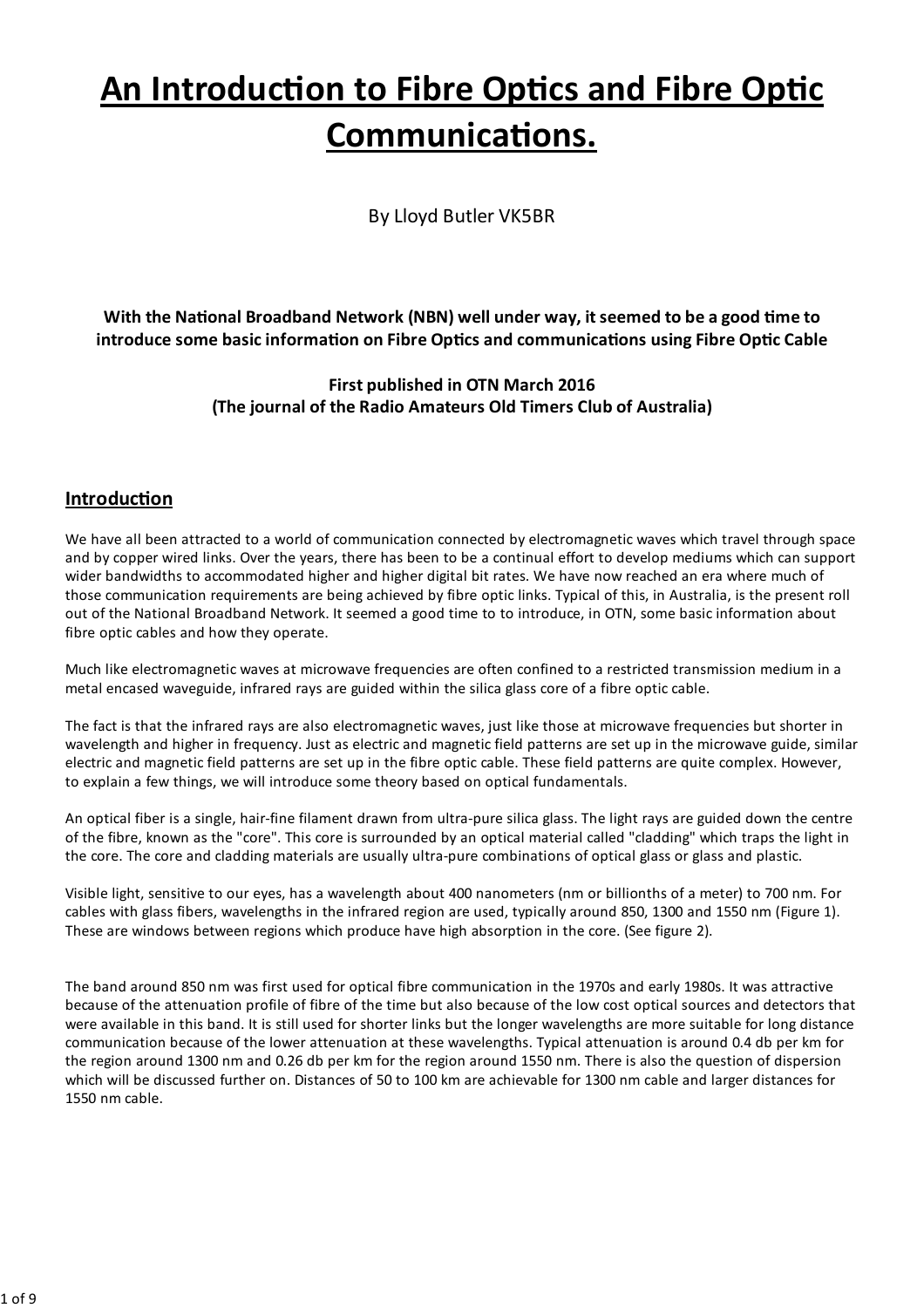



# **Some Basic Optics Refraction and Total Internal Reflection**

The following paragraphs recall some basic optical theory of what happens when a ray of light passes from within one material into another of lesser refractive index. In the fibre optic cable, the cladding is made with a lesser index than the core and this basic theory is fundamental to understanding how the rays are confined to the core.

Refractive index of a material is a measure of the ratio of the speed of light in a vacuum (or air as an approximation) to its speed in the material.

When light passes from one medium (material) to another it changes speed. This is because the speed of a wave, and the refractive index, is determined by the medium through which it is passing.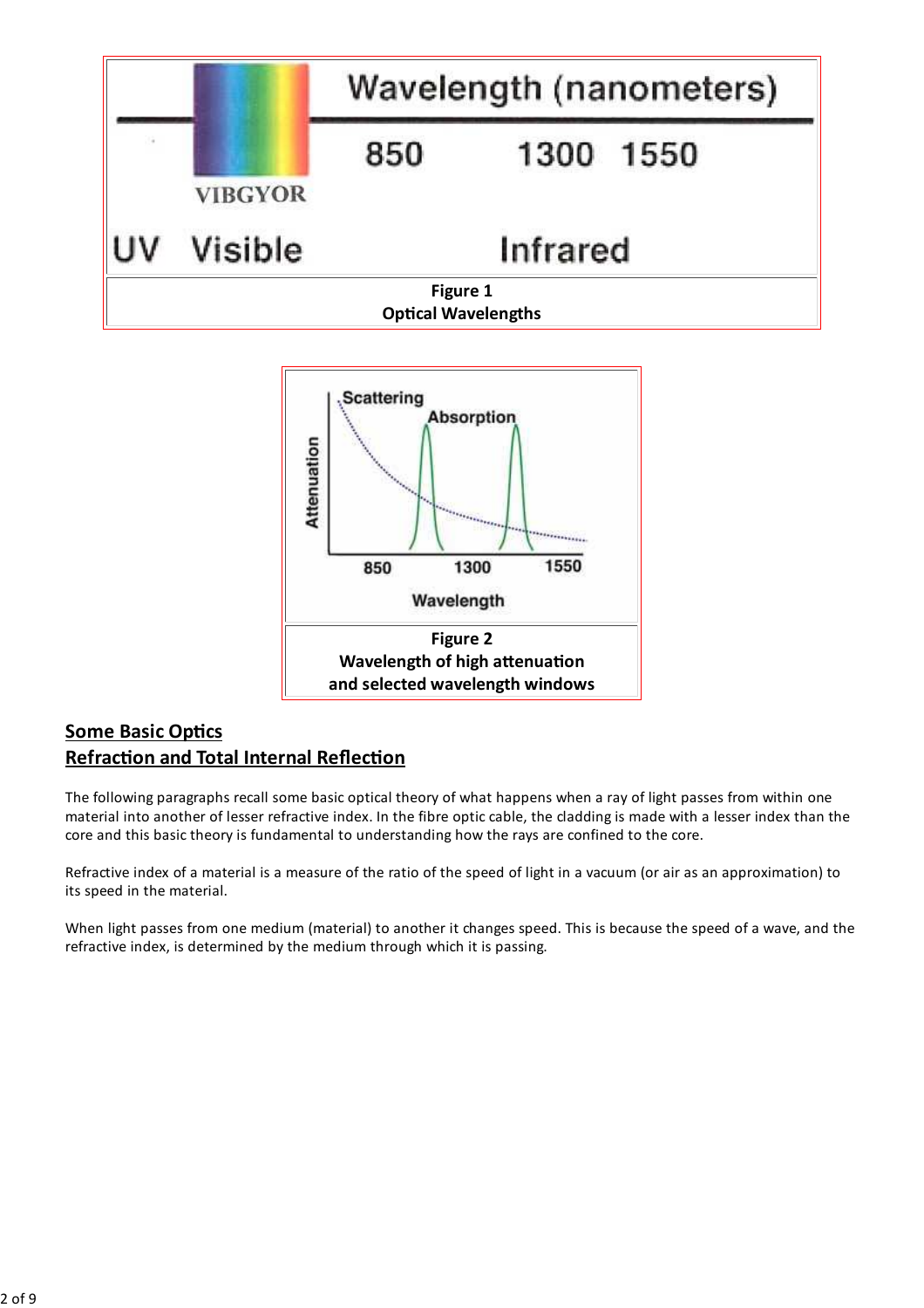As light passes from one transparent medium to another, at an angle to the plane of the junction, it changes speed, and bends. (Just think of the wave front of the ray having width. One side of the wave front hits the junction before the other side and the front twists.) How much this happens depends on the refractive index of the mediums and the angle between the light ray and the line perpendicular (or normal) to the surface separating the two mediums (i.e. medium/medium interface) (See Figure 3). Each medium has a different refractive index. The angle between the light ray sand the normal, as it leaves a medium, is called the angle of incidence. The angle between the light ray and the normal as it enters a medium is called the angle of refraction. The amount of bending follows Snell's Law which states:

Ni \* Sin(Ai) = Nr \* Sin(Ar) : where

Ni is the refractive index of the medium the light is leaving, Ai is the incident angle between the light ray and the normal to the medium to medium interface,

Nr is the refractive index of the medium the light is entering, Ar is the refractive angle between the light ray and the normal to the medium to medium interface.



In figure 3, the light ray passes from the glass to the lower refractive index of air, speeds up, and the angle of refraction is larger than the angle of incidence.

In figure 4, the angle of incidence has increased to what is called the critical angle and the refracted angle in now 90 degrees so that the refracted ray is parallel with the X axis.

In figure 5, the angle of incidence is increased to beyond the critical angle and instead of a refracted ray, it becomes a reflected ray. This is called total internal reflection.



In the fibre optic cable, the cladding around the core is made with a lower refractive index than the core and the optic ray is confined to the core by reflection in the process shown in figure 5.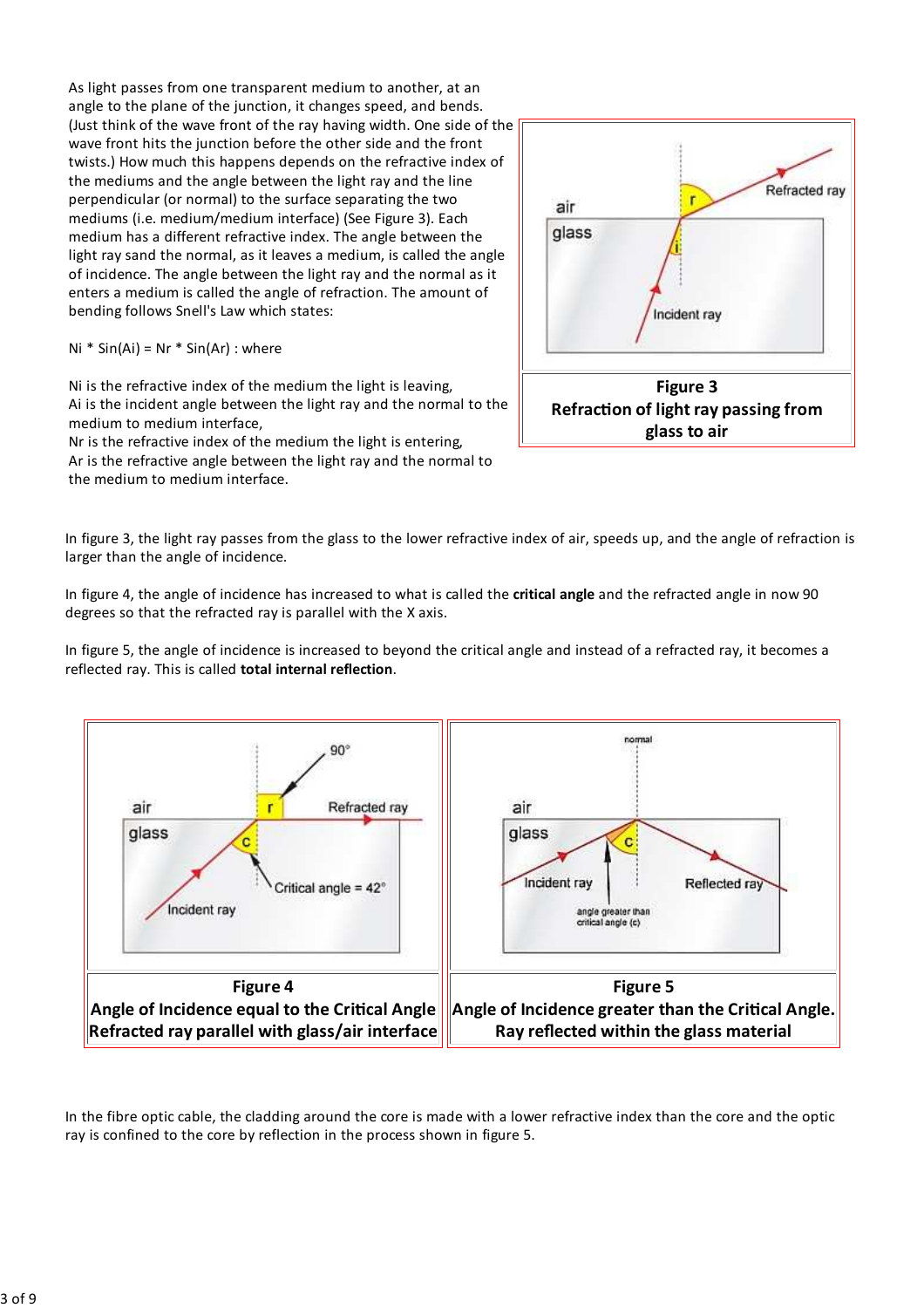# **Fibre Optic Cable - Modes of operation**

Fibre optical cable has been made over the years for several different modes of operation in the communication fields. Three common modes are illustrated in figure 6. Stepped index multimode fibre has a step down in the refracted index between between the core and the cladding and the optic rays are reflected at the core to cladding junction by the Total Internal Reflection process. This type of fibre has a core around 50 to 60 microns (1 micron is a millionth of a metre or 1um). This allows many different paths or modes of operation as shown in the upper diagram of figure 6. Overall diameter (core plus cladding) is 125 microns.

Low angle modes travel less distance down the cable than high angle modes. This causes the high angle rays to arrive at a destination later than the low angle rays. This is called time dispersion. Also different wavelengths have slightly different indices of refraction causing different arrival times. This is called material dispersion. Dispersion is defined as the arrival of multiple rays at their destination displaced in time with each other. The dispersion causes waveform distortion and bandwidth limitation. The greater the distance the more the dispersion, hence multimode fibres are more suitable for shorter distances, such as Local Area Networks or Video Surveillance.

In graded index multimode fibre, the refractive index of the core reduces parabolically from the centre of the core to that of the cladding. The optic rays travel along a helical path instead of the linear path of the stepped index fibre. This is illustrated in the centre diagram of figure 6. The effect results in a reduction in transit time and a reduction in dispersion. The dimensions of core and cladding are similar to those of the stepped index fibre.

Single mode fibre is a stepped index cable with the core reduced to 8 or 9 microns (only about six times the wavelengths used). Apparently, the electric and magnetic fields around the optic ray (which is an EM wave) require minimum space to travel in the supporting medium. For a given core diameter, there is a minimum wavelength where multimode operation can take place. Cut-off wavelength can be defined as the wavelength below which a single mode fiber will act as a multimode fiber. At any wavelength above the cut off wavelength, operation will only be in a single mode.

Typical single mode fibre with the reduced core diameter has a Wavelength Cut-off of 1260 nm. As such it is suitable for the 1300 nm and 1550 nm bands. Dispersion due to the different ray paths is eliminated and with this, and the lower attenuation in these longer wavelength bands, the single mode fibre is more suitable for transmitting high speed data over long distances.

Material dispersion was mentioned earlier. But there is another type of dispersion called WaveGuide Dispersion. Some light rays travel directly in the cladding, as well as the core. As these have different refractive indices, the speeds of the two rays are different and this causes dispersion of the signal at their destination. As it turns out, at a certain wavelength, Waveguide Dispersion and Material Dispersion cancel. By fine tuning the dimensions of the single mode fibre and the refractive indices, cables have been developed to position this cancellation in either of the long wavelength bands.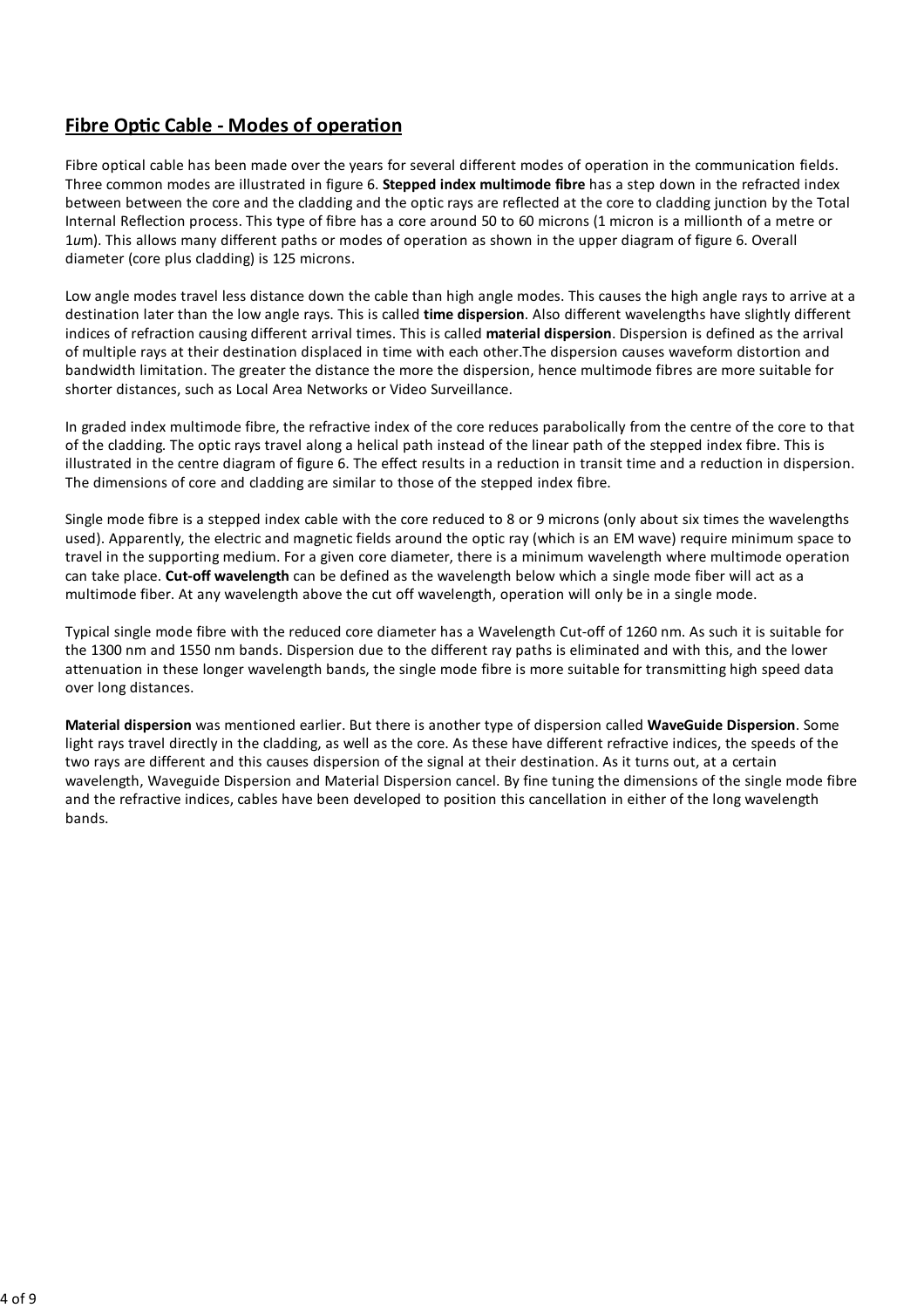

## Short Wavelength Band (First Window)

This is the band around 800-900 nm. This was the first band used for optical fibre communication in the 1970s and early 1980s. It was attractive because of a local dip in the attenuation profile of fibre of the time. It was also attractive because of the low cost optical sources and detectors for this band.

### **Medium Wavelength Band (Second Window)**

The second band around 1310 nm came into use in the mid 1980s. This band is attractive today because there is zero dispersion for single-mode fibre. Whilst sources and detectors for this band are more costly than for the short wave band, the fibre attenuation is only about 0.4 dB/km. This is the band in which the majority of long distance communications systems operate today.

### Long Wavelength Band (Third Window)

The band between about 1510 nm and 1600 nm has the lowest attenuation available on current optical fibre (about 0.26 dB/km). In addition optical amplifiers are available which operate in this band. However, it is difficult and expensive to make optical sources and detectors that operate here. Also, whilst this band has lower attenuation than 1310 nm, the standard 1310 nm fibre, working on this third band, exhibits dispersion. Since the late 1990s, this band is where many new communications systems operate.

## **Optical Sources to feed Fibres**

Common light emitters to feed fibre optic waveguides are the LED (Light Emitter Diode) and the Laser diode (Light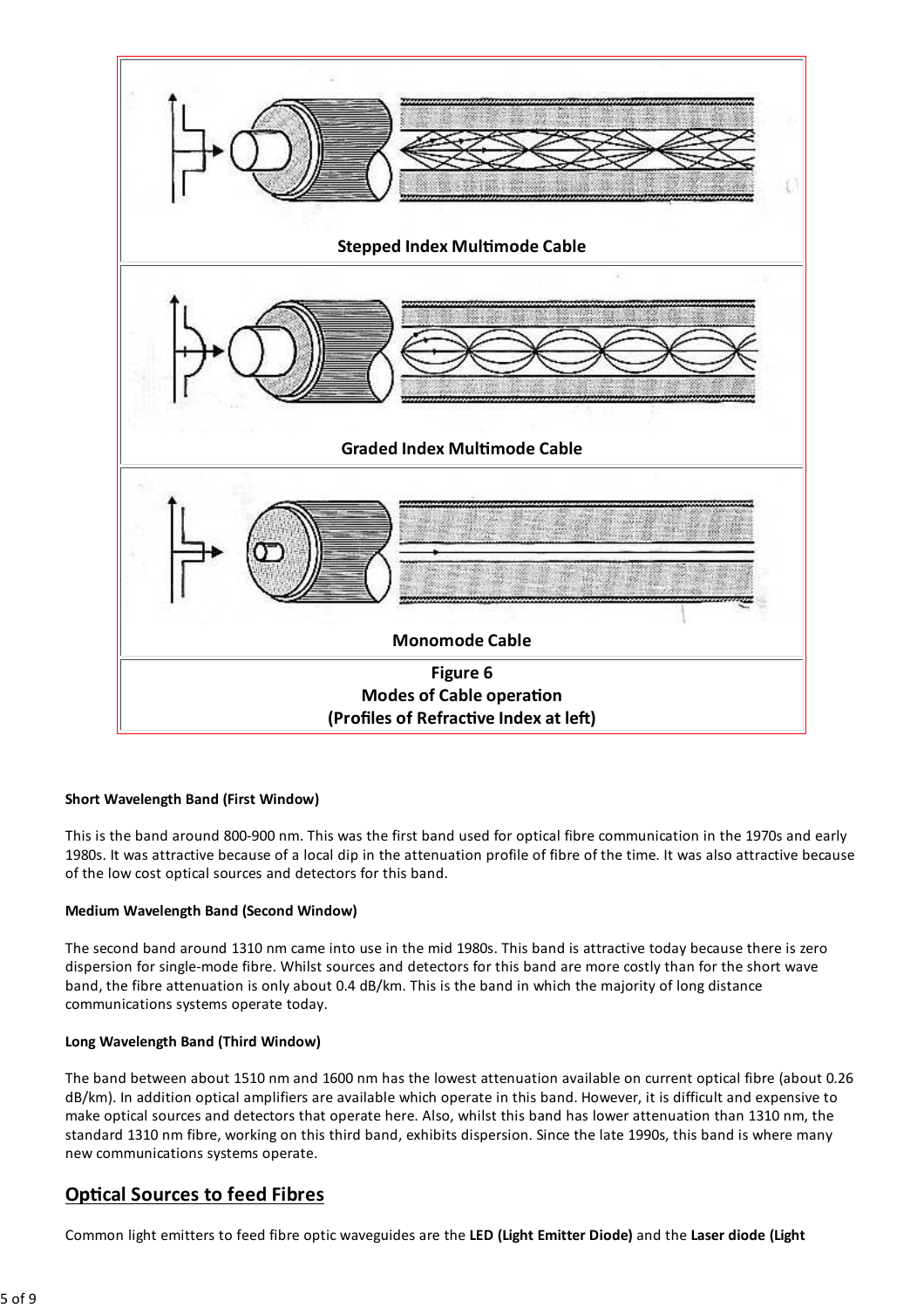## Amplification by Stimulated Emission of Radiation diode).

LEDs convert an electrical current into light. They are small, low cost and efficient in that they generate little heat. They generate a wide spectrum of wavelengths and a diverging light pattern which makes them suitable for multimode fibres but not for Single mode fibres. For analog use, their light output is not a linear function of diode current and negative feedback can be applied to reduce harmonic distortion. The step function rise time allows a bandwidth of around is 250 MHz. The laser diode is much faster and more suitable for high speed digital operation. Comparison in bandwidths of the two sources is shown in figure 7.

For those who are familiar with the operation of electronic oscillators, we might consider the Laser as an oscillator which operates at a frequency in the vicinity of light waves. Instead of electronic feedback to maintain continuous oscillation, light is amplified and fed back into the optical loop. If the oscillation is continuous, the output is at one frequency, or one light wavelength. If the laser is pulse modulated, the output becomes a band of frequencies centred around a carrier frequency and determined by the wave shape of the pulse.

A laser oscillator may comprise an optical resonator in which light can circulate between two mirrors. Within this resonator loop, there is a gain medium such as a laser crystal, to amplify the light. The amplification serves to restore light energy which is lost within the circular resonator path and hence continuous oscillation is maintained. The gain medium requires some external supply of energy, either optical pumping, or in the case of semi-conductor lasers, electrical pumping.

There are many examples on the Internet describing different arrangements to produce the Laser source. Some lasers use a diffraction grating which provides slots of width equal or less than the desired wavelength. Rays of shorter wavelength pass right through but longer waves are bent at an angle dependent on the wavelength. The larger the wavelength, the greater the angle of deviation and hence the desired wavelength can be selected from the angle of reception. Here the grating can act as a selective filter in the circular feedback path.

A laser diode is an electrically pumped semiconductor laser in which the active laser medium is formed by a p-n junction of a semiconductor diode, similar to that found in a light-emitting diode. The laser diode is the most common type of laser used for fiber optic communications. The laser diode has a typical bandwidth of 10 GHz. The laser source is essential for use with single mode fibres.



# **Fiber Optic Receivers**

Receivers use semiconductor detectors to convert optical signals to electrical signals. Silicon photodiodes are used for 850 nm multimode fibre. Lower noise level Indium gallium arsenide detectors are used for 1300 and 1550 nm fibre.

# **Optical Time Delay Reflectometer**

For many years, time domain reflectometry has been used on metallic transmission lines to examine their attenuation characteristic and locate impedance anomalies (such as due to faults) in the line system. The instrument used is call a Time Domain Reflectometer (TDR). Pulses are fed down the line and reflections of these pulses are returned back to the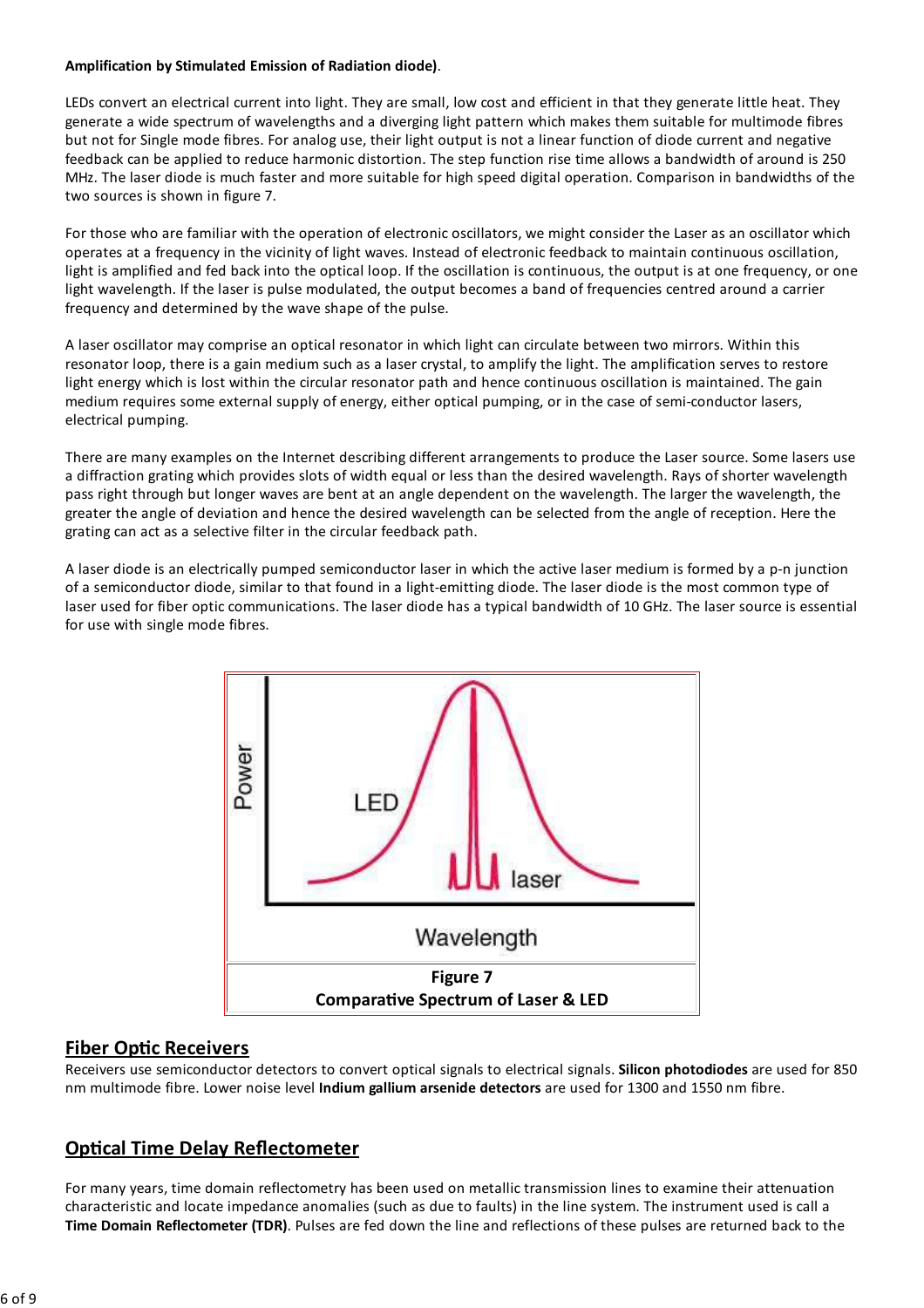source when a deviation from the line characteristic impedance is encountered. A sample of the initiating pulses, together with the returned pulses, is displayed on a time base. This forms a plot which shows the time difference between the initiating pulses and the return pulses. Knowing the velocity factor of the transmission line and the sweep rate of the display, the distance to the point initiating the return pulse is determined.

An optical time-domain reflectometer (OTDR) makes use of similar principles to characterise the attenuation of a length of optical fibre. Similar to the TDR, optical pulses are fed into the fibre fiber under test. It also extracts, from the same end of the fibre, light that is scattered or reflected back from points along the fiber. The strength of the return pulses is measured and integrated as a function of time, and attenuation plotted as a function of fibre length. Figure 8 shows a typical display of the attenuation verses distance. The attenuation, as measured by the instrument, is derived from the combined loss of the forward pulse and that of the return pulse. No doubt, the instrument would be calibrated to correct for that combined loss.

Figure 8 clearly shows the loss in joining fibre lengths with physical connectors. Fusion splice gives lower loss. Splicing these fibre ends is a technique which has to be learned (figure 9).

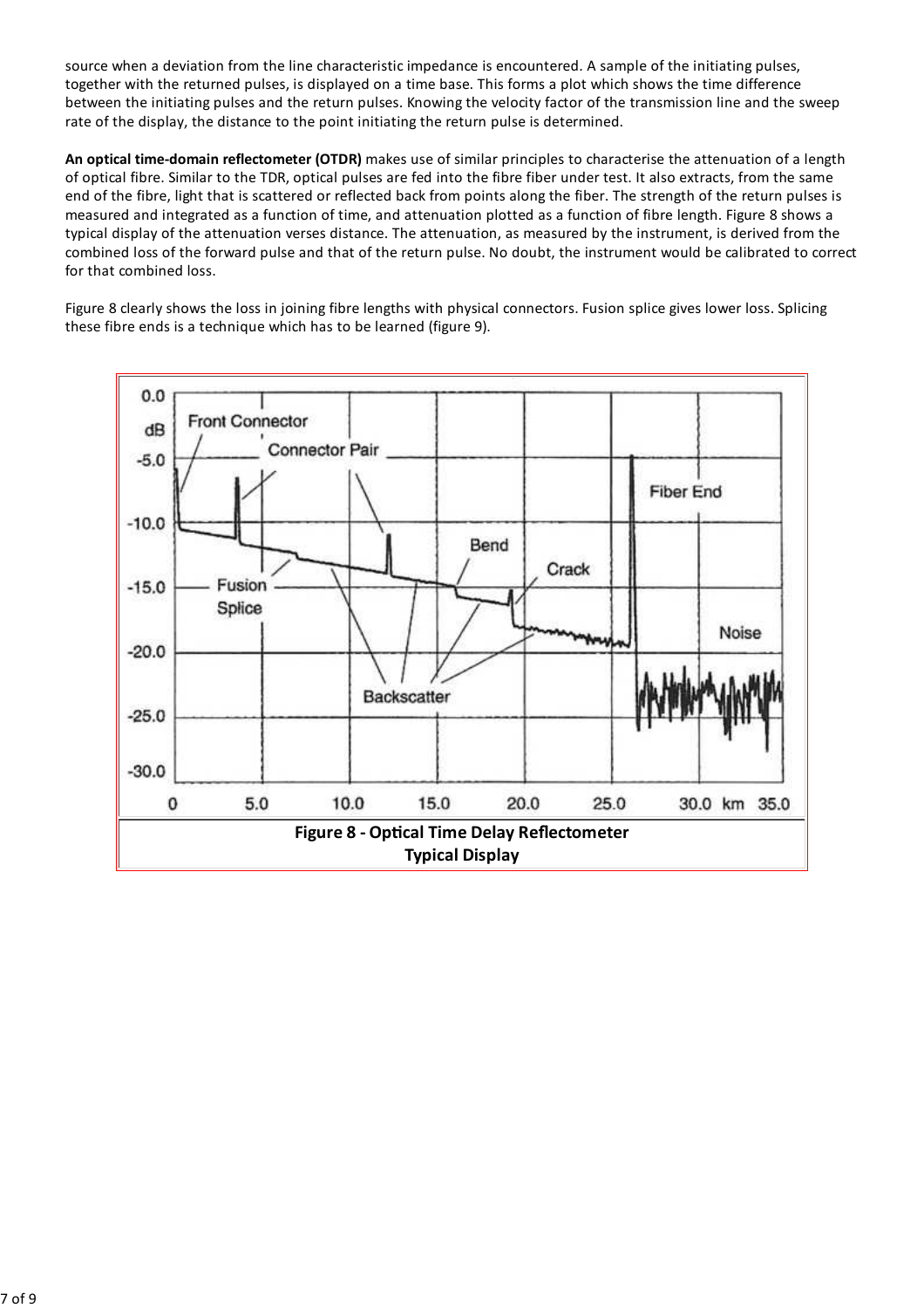

# **Making Fibre Optic Cable**

It is not intended to go into the detail of how the optical fibre is made. But it is interesting to mention that the long length of fine fibre is drawn from a silica glass cylinder called a preform. The preform may be from 1 to 10 cm in diameter and about 1 metre long. It is made up from chemicals in various proportions to fabricate the core and cladding regions for the particular fibre mode. More detail is given in Reference 6. During the 1980's, Amalgamated Wireless had a laboratory set up in North Ryde to experiment with making the fibre. Around that time, I had a need to learn about fibre optics and I had the pleasure of several times visiting that laboratory to see their operation. In more recent years, the country seems to have lost the skills to engineer and manufacture many of these techniques.

# **Why Fibre Optics?**

Somewhere in this article we should discuss why we might prefer fibre optics to other transmission mediums. But before we answer "Why Fibre Optics?", perhaps we should first answer "Why Digital encoding?" which has gradually replaced many Analogue transmission systems.

Good transmission of pictures by analogue means, such as television, requires a dynamic signal range of about 20 dB. This is a power range between the lowest signal power level and 100 times that for the highest power level. For noise free pictures, the noise level needs to be below the lowest signal level. Also for good quality sound reproduction, the dynamic signal range needs to be 60 dB, or a signal power range between the lowest level and the highest level of a million times. Again the noise level needs to below the lowest signal level.

So with analogue, its a question of using a transmission system which can support a wide range of signal levels without noise interference at the signal lowest level. However if we encode steps of the progressive analogue signal into digital form, we transmit only two different levels of signal. To decode the received digital signal into its original form, we only need to detect between the two levels. The digital system can operate in a transmission system where the noise level would be prohibitive for analogue operation.

The development of modern digital communication systems calls for faster transfer of data, higher digital bit rates and higher bandwidths in the transmission systems used. Systems commonly in use have their own limitations. The copper conductor national telecommunications system, originally designed to connect telephones operating at speech frequencies, has been developed to connect the Internet service. The ADSL2+ system seems to be limited to downstream bit rates of 20 Mbits per second, or less, much determined by the length of cable pair (and signal attenuation) between the exchange and the consumer. Even so, this is really amazing considering the high attenuation of the normal telephone cable at high frequencies.